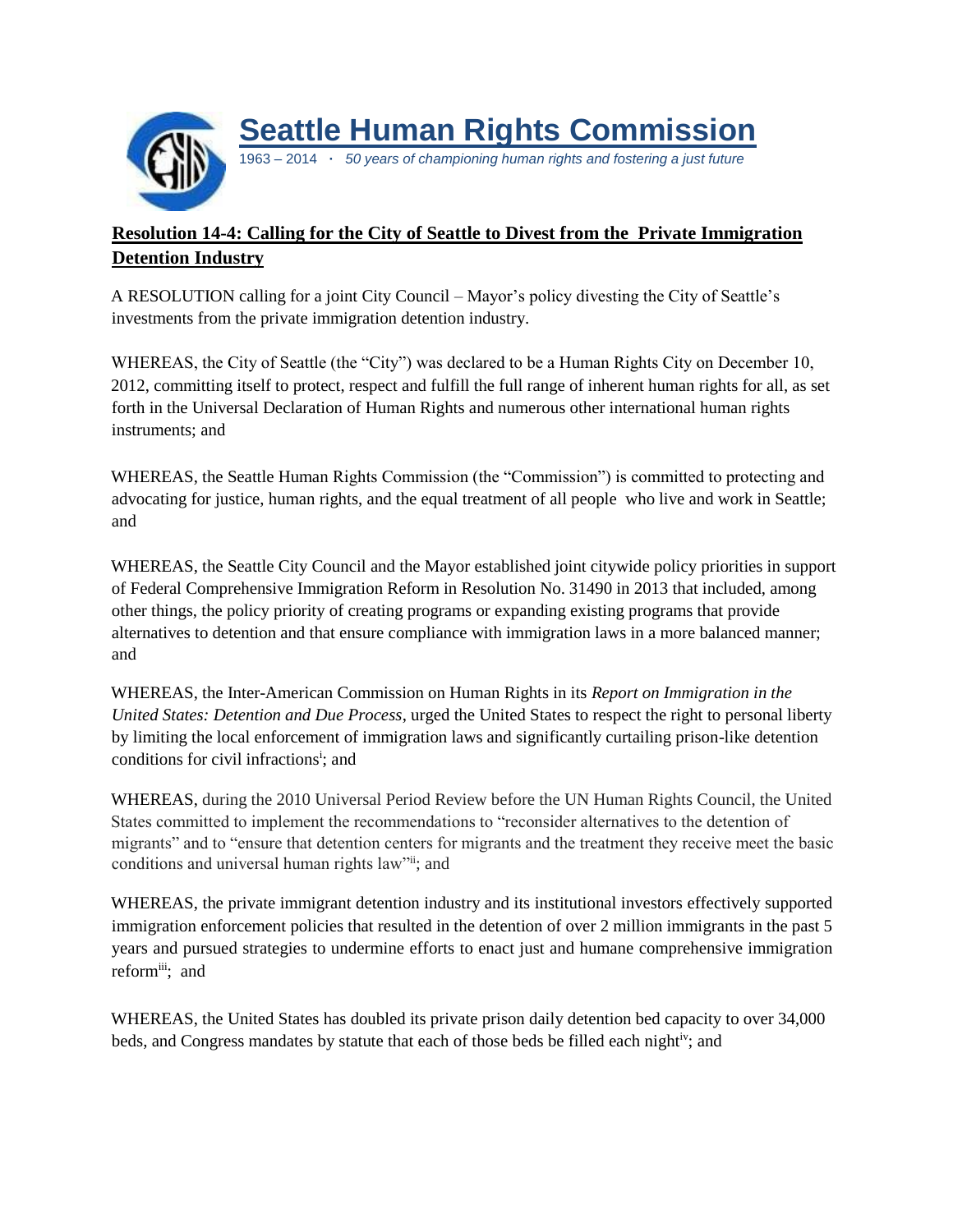WHEREAS, the recent 55-day hunger strike at the Northwest Detention Center revealed violations of due process, unjust deportations, inhumane detention conditions, exploitation of detainee labor, and retaliatory use of solitary confinement against detainees requesting improvement in detention conditions; and

WHEREAS, Seattle residents are deeply concerned about human rights violations reported at the Northwest Detention Center in Tacoma, as documented in the 2008 report by the Seattle University School of Law and OneAmerica titled *Voices from Detention: A Report on Human Rights Violations at*  the Northwest Detention Center,<sup>v</sup> which documents violations that separate Seattle families through detention and deportation; and

WHEREAS, private immigrant detention companies like GEO Group, Inc. base their business model on government contracts that require maximum occupancy of facilities, earn further profits through extensive use of off-site monitoring systems like ankle bracelets,  $\dot{v}$  rely on increasing numbers of immigrants being incarcerated, vii subcontract basic services, and exploit detained immigrants; and

WHEREAS, privately owned enterprises performing specialized state functions – including GEO Group, Inc., which manages the Northwest Detention Center – should meet the same standards that states are held to by complying with all applicable laws, protecting and respecting human rights, avoiding infringement on the human rights of their detainees, and addressing human rights violations against their detainees when they occur; and

WHEREAS, the City is committed to promoting human rights in its investment policies as demonstrated by the City Retirement Board's investment policy, which "expects that its portfolio managers will give consideration to the following geopolitical and social issues when investing in portfolio companies including, but not limited to, the following: Respect for Human Rights; Respect for Civil Liberties; Respect for Political Rights; Discrimination Based on Race, Sex, Disability, Language or Social Status; Worker Rights; Environmental; and War, Conflicts, and Acts of Terrorism"viii; and

WHEREAS, the City Retirement Board's existing policy has not prevented the investment of the assets of the Seattle City Employees' Retirement System in companies that profit from the private immigrant detention industry; nor have other policies prevented General Fund investment in companies that profit from the private immigrant detention industry; and

WHEREAS, the Retirement Board's current investment in Blackrock Corporation, which owns shares in both Geo Group, Inc. and Corrections Corporation of America, and the City's General Fund investment in Prudential, which owns shares in Geo Group, Inc., demonstrate that the City's funds are currently invested in companies that profit from immigrant detention and related human rights violations; and

WHEREAS, the City's investment practices should be aligned to the City's commitment to the Race and Social Justice Initiative, and to its declaration as a Human Rights City; and

WHEREAS, the City has established precedent for divestment of public funds from business enterprises implicated in human rights violations by passing a 1985 Resolution in support of the divestment of public funds from South Africa, an effective policy measure that helped to bring an end to Apartheid;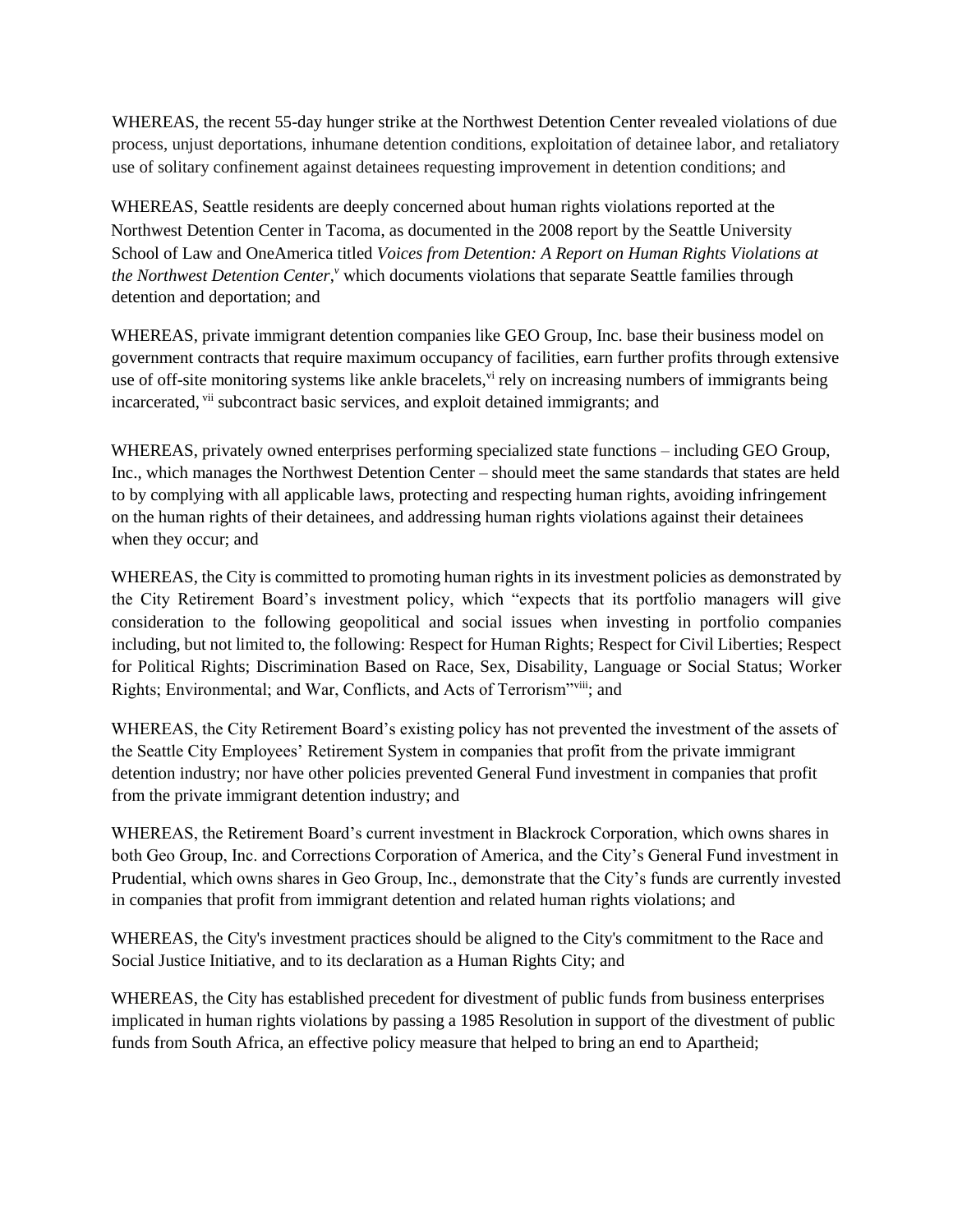NOW, THEREFORE, BE IT RESOLVED, that the Commission calls on the City to adopt a policy to divest from the five major private immigrant detention companies, including but not limited to GEO Group, Inc. and Corrections Corporation of America, until those companies have demonstrated respect for human rights in the management and operation of their detention centers and have discontinued strategies to undermine efforts to enact just and humane immigration reform nationally; and

BE IT FURTHER RESOLVED, that the Commission calls on the City to require the immediate withdrawal of all City funds invested in stocks, bonds, or other securities offered by or issued from companies involved in the private prison and immigrant detention industry or portfolio companies or mutual funds that invest in such companies and in said industry; and

BE IT FURTHER RESOLVED, that the Commission calls on the City Seattle to require the development and use of a portfolio screen that shall bar any future investment of City funds and assets in the private prison and immigrant detention industry or any companies involved therewith; and

BE IT FURTHER RESOLVED, that the Commission calls on the City to adopt a policy that if within 60 days of the effective date of the City's divestment policy the City's existing fund managers have not to divested City investments from companies that profit from the immigrant detention industry, or those fund managers have failed to implement the portfolio screen to ensure that no current or future funds will be invested in the private prison industry, the City of Seattle will work to fulfill its fiduciary obligations while seeking to contract alternative fund managers for City funds and assets; and

BE IT FURTHER RESOLVED, that the Commission calls on the City to urge our federal congressional delegation, and all members of the U.S. Senate Appropriations Committee, including United States Senator Patty Murray, to halt all public funding for contracts with private prison and immigrant detention companies that are performing a public function.

Adopted by the Seattle Human Right Commission on July 1st, 2014.

Sandofor

Sarah Bishop, Co-Chair Ethel Branch, Co-Chair

<sup>i</sup> https://www.oas.org/en/iachr/migrants/docs/pdf/Migrants2011.pdf

iihttp://www.humanrights.gov/wp-content/uploads/2012/03/USAcceptedRecommendations-2010UPR.pdf iii http://www.huffingtonpost.com/laura-carlsen/immigration-reform-privationprisonslobby\_b\_2665199.html

iv http://www.businessweek.com/news/2013-09-24/congress-fuels-private-jails-detaining-34-000 immigrants

\_\_\_\_\_\_\_\_\_\_\_\_\_\_\_\_\_\_\_\_\_\_\_\_\_\_\_\_\_\_ \_\_\_\_\_\_\_\_\_\_\_\_\_\_\_\_\_\_\_\_\_\_\_\_\_\_\_\_\_\_

*v* <http://www.law.seattleu.edu/news-and-features/news/2008-news-archives/voices-from-detention> vi http://www.businessweek.com/news/2013-09-24/congress-fuels-private-jails-detaining-34-000 immigrants

vii See Id.